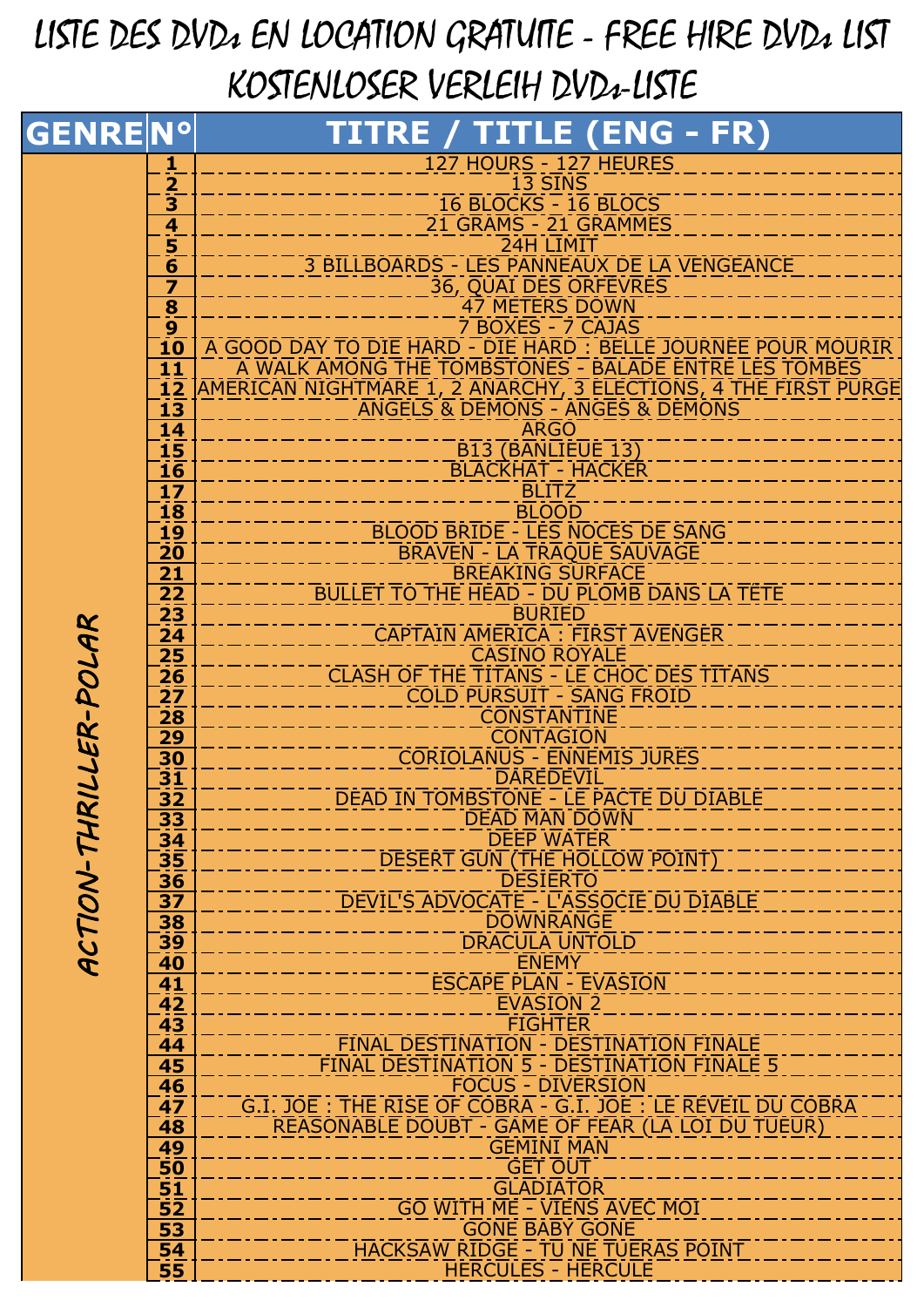| 56                                     | <b>HORIZON LINE</b>                                                                                          |
|----------------------------------------|--------------------------------------------------------------------------------------------------------------|
| 57                                     | <b>HOSTAGE - OTAGE</b>                                                                                       |
| $\overline{\mathbf{58}}$               | <b>HUNTER I</b>                                                                                              |
| 59<br>60                               | <b>HUNTER II</b><br><b>IDENTITY</b>                                                                          |
| 61                                     | IN THE MOUTH OF MADNESS - L'ANTRE DE LA FOLIE                                                                |
| 62                                     | <b>INTRUDERS</b>                                                                                             |
| $\overline{63}$                        | <b>JACKIE BROWN</b>                                                                                          |
| 64                                     | <b>JINDABYNE</b>                                                                                             |
| 65                                     | <b>JOHN WICK</b>                                                                                             |
| 66                                     | <b>KILL BILL 2</b>                                                                                           |
| 67<br>68                               | <b>KILLING ROOM</b><br><b>LARGO WINCH I &amp; II</b>                                                         |
| 69                                     | LE PHARMACIEN DE GARDE                                                                                       |
| <u>70</u>                              | <b>L'IMMORTEL</b>                                                                                            |
| $\overline{71}$                        | LONDON HAS FALLEN - LA CHUTE DE LONDRES                                                                      |
| 72                                     | LONE SURVIVOR - DU SANG ET DES LARMES                                                                        |
| $\overline{73}$                        | OS TRES ENTIERROS DE MELQUIADES ESTRADA - TROIS ENTERREMENTS                                                 |
| 74                                     | MAD MAX : FURY ROAD                                                                                          |
| $\overline{75}$<br>76                  | <b>MAGGIE</b><br><b>MISERY</b>                                                                               |
| $\overline{77}$                        | <b>MISSION : IMPOSSIBLE, ROGUE NATION</b>                                                                    |
| 78                                     | <b>MOJAVE</b>                                                                                                |
| $\overline{79}$                        | MY SON MY SON WHAT HAVE YE DONE - DANS L'ŒIL D'UN TUEUR                                                      |
| $\overline{\bf 80}$                    | <b>MYSTIC RIVER</b>                                                                                          |
| 81                                     | <b>NEXT</b>                                                                                                  |
| 82                                     | NO COUNTRY FOR OLD MEN - NON, CE PAYS N'EST PAS POUR LE VIEIL HOMME<br>NOCTURNAL ANIMALS - ANIMAUX NOCTURNES |
| 83<br>84                               | NOW YOU SEE ME - INSAISISSABLES                                                                              |
| 85                                     | NOW YOU SEE ME 2 - INSAISISSABLES 2                                                                          |
| 86                                     | <b>OVERLORD</b>                                                                                              |
| $8\overline{7}$                        | <b>PARKER</b>                                                                                                |
| 88                                     | PASSENGERS - LES PASSAGERS                                                                                   |
| 89<br>90                               | <b>PHANTOM</b><br><b>POINT BREAK</b>                                                                         |
| 91                                     | <b>POSEIDON</b>                                                                                              |
| $9\overline{2}$                        | <b>PREDATORS</b>                                                                                             |
| 93                                     | <b>PRESSURE</b>                                                                                              |
| 94                                     | PRIDE AND GLORY - LE PRIX DE LA LOYAUTÉ                                                                      |
| 95                                     | <b>PRISONERS</b>                                                                                             |
| 96<br>$\overline{97}$                  | PROFANATION<br><b>OUANTUM OF SOLACE</b>                                                                      |
| 98                                     | <b>RAMPANT</b>                                                                                               |
| 99                                     | <b>RAVENOUS - VORACE</b>                                                                                     |
| 100                                    | <b>RED DRAGON - ROTER DRACHE</b>                                                                             |
| 101                                    | <b>RED HILL</b>                                                                                              |
| 102<br>103                             | <b>RED LIGHTS</b><br><b>REPO MEN</b>                                                                         |
| 104                                    | <b>RITES OF PASSAGE</b>                                                                                      |
| 105                                    | <b>ROBERT THE BRUCE</b>                                                                                      |
| 106                                    | <b>ROCK</b>                                                                                                  |
| 107                                    | <b>RONIN</b>                                                                                                 |
| 108                                    | <b>SABOTAGE</b><br><b>SANCTUM</b>                                                                            |
| 109<br>110                             | <b>SECURITY</b>                                                                                              |
| $\overline{111}$                       | <b>SHERLOCK HOLMES</b>                                                                                       |
| 112                                    | SHERLOCK HOLMES: A GAME OF SHADOWS - SHERLOCK HOLMES: JEU D'OMBRES                                           |
| 113                                    | <b>SICARIO</b>                                                                                               |
| $\overline{1}\overline{1}\overline{4}$ | <b>SKYFALL</b>                                                                                               |
| $\overline{115}$<br>116                | <b>SKYSCRAPER</b><br><b>SLEUTH - LE LIMIER</b>                                                               |
| 117                                    | <b>SOLACE - PRÉMONITIONS</b>                                                                                 |

 *ACTION-THRILLER-POLAR*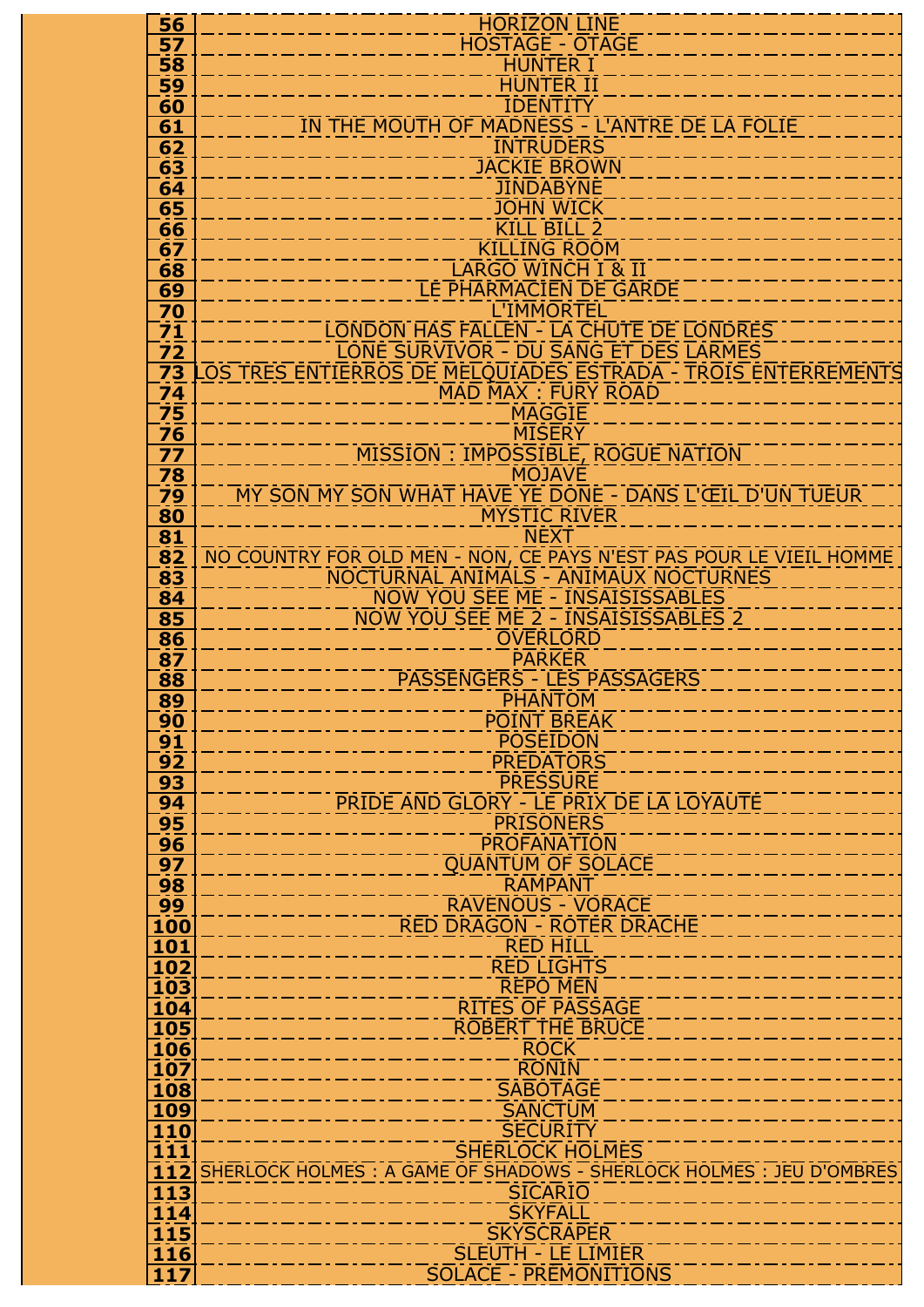|                                           | <b>118</b>                                           | <b>SOURCE CODE</b>                                                                                                         |
|-------------------------------------------|------------------------------------------------------|----------------------------------------------------------------------------------------------------------------------------|
|                                           | 119<br><b>120</b>                                    | <b>SPECTRE</b><br>SUFFER ISLAND (BOOT CAMP)                                                                                |
|                                           | 121                                                  | <b>TAKEN</b>                                                                                                               |
|                                           | 122                                                  | <b>TAKEN 2</b>                                                                                                             |
|                                           | $\overline{123}$<br>124                              | THE 9 <sup>TH</sup> LIFE OF LOUIS DRAX - LA 9 <sup>EME</sup> VIE DE LOUIS DRAX<br>THE A-TEAM - L'AGENCE TOUS RISOUES       |
|                                           | <b>125</b>                                           | THE ACCOUNTANT - MR. WOLFF                                                                                                 |
|                                           | 126                                                  | THE BAG MAN - L'INSTINCT DE TUER                                                                                           |
|                                           | $\overline{\bf 1} \overline{\bf 2} \overline{\bf 7}$ | <b>THE BATTLESHIP ISLAND</b>                                                                                               |
|                                           | 128<br><b>129</b>                                    | THE BOOK OF ELI - LE LIVRE D'ELI<br><b>THE CROW</b>                                                                        |
|                                           | <b>130</b>                                           | THE DARK KNIGHT THE TRILOGY - BATMAN LA TRILOGIE                                                                           |
|                                           | $\overline{\bf 1} \overline{\bf 3} \overline{\bf 1}$ | THE DARK VALLEY - DAS FINSTERE TAL                                                                                         |
|                                           | 132<br>133                                           | THE EAGLE - L'AIGLE DE LA NEUVIÈME LEGION<br>THE EDGE - À COUTEAUX TIRÉS                                                   |
|                                           | 134                                                  | THE EXPENDABLES II - EXPENDABLES : UNITÉ SPÉCIALE II                                                                       |
|                                           | $\overline{135}$                                     | THE GIFT                                                                                                                   |
|                                           | 136<br><b>137</b>                                    | THE GREY - LE TERRITOIRE DES LOUPS<br>THE HATEFUL EIGHT - LES HUIT SALOPARDS                                               |
|                                           | 138                                                  | <b>THE HOMESMAN</b>                                                                                                        |
|                                           | 139                                                  | <b>THE HUNT</b>                                                                                                            |
|                                           | 140<br>141                                           | THE HURT LOCKER - DEMINEURS<br>THE LAST STAND - LE DERNIER REMPART                                                         |
|                                           | 142                                                  | THE LEAGUE OF EXTRAORDINARY GENTLEMEN - LA LIGUE DES GENTLEMEN EXTRAORDINAIRES                                             |
|                                           | 143                                                  | <b>THE LOFT - VERTIGES</b>                                                                                                 |
|                                           | $\overline{144}$<br>145                              | THE MECHANIC - LE FLINGUEUR<br>THE MEG - EN EAUX TROUBLES                                                                  |
|                                           | 146                                                  | <b>THE PASSENGER</b>                                                                                                       |
|                                           | 147                                                  | THE PROPOSITION                                                                                                            |
|                                           | 148<br><b>149</b>                                    | THE ROAD - LA ROUTE<br>THE SISTERS BROTHERS - LES FRERES SISTERS                                                           |
|                                           | <b>150</b>                                           | <b>THE TOWN</b>                                                                                                            |
|                                           | $\overline{151}$                                     | <u>THE TRIP</u>                                                                                                            |
|                                           | <b>152</b><br>153                                    | THE TRUST - LE CASSE<br><b>THESE FINAL HOURS</b>                                                                           |
|                                           | 154                                                  | <b>THOR: RAGNAROK</b>                                                                                                      |
|                                           | $\overline{155}$                                     | THOR : THE DARK WORLD - THOR : LE MONDE DES TENEBRES                                                                       |
|                                           | $\overline{156}$<br><b>157</b>                       | TOTAL RECALL - MEMOIRES PROGRAMÉES<br>TRAINSPOTTING                                                                        |
|                                           | <b>158</b>                                           | <b>TRICKED</b>                                                                                                             |
|                                           | <b>159</b>                                           | <b>TRUST</b>                                                                                                               |
|                                           | <b>160</b><br>161                                    | UN ILLUSTRE INCONNU<br>UNBREAKABLE - INCASSABLE                                                                            |
|                                           | $\overline{\textbf{162}}$                            | <b>UNKNOWN - SANS IDENTITE</b>                                                                                             |
|                                           | 163                                                  | UNTHINKABLE - NO LIMIT                                                                                                     |
|                                           | 164<br>165                                           | VANISHING ON 7TH STREET - L'EMPIRE DES OMBRES<br>WALL STREET: EVERY DREAM HAS A PRICE - WALL STREET: CHAQUE RÊVE A UN PRIX |
|                                           | <u>166</u>                                           | <b>WIND RIVER</b>                                                                                                          |
|                                           | $\overline{\mathbf{167}}$                            | <b>WORLD WAR Z</b>                                                                                                         |
|                                           | 168<br><u>169</u>                                    | WRATH OF THE TITANS - LA COLERE DES TITANS<br>2210 : LES CHEMINS DE L'APOCALYPSE                                           |
|                                           | 170                                                  | 300 JOURS SEUL SUR UNE TLE                                                                                                 |
|                                           | $\frac{171}{172}$                                    | ARKTOS : LE VOYAGE INTÉRIEUR DE MIKE HORN<br><b>BOHEMIAN RAPSODY</b>                                                       |
|                                           | 173                                                  | <b>BOWLING FOR COLUMBINE</b>                                                                                               |
|                                           | 174                                                  | <b>BROKEN LAND</b>                                                                                                         |
|                                           | $\overline{175}$                                     | <b>CLOCLO</b>                                                                                                              |
|                                           | $\overline{176}$                                     | DIE SCHWEIZERMACHER - LES FAISEURS DE SUISSES<br><b>IMPUNITY - IMPUNITE</b>                                                |
| <b>DOCUMENTAIRE</b><br><b>DOCUMENTARY</b> | $\frac{\overline{177}}{\overline{178}}$              | <b>INSIDE JOB</b>                                                                                                          |
|                                           | 179                                                  | <b>JESUS CHRIST SUPERSTAR</b>                                                                                              |
|                                           |                                                      |                                                                                                                            |
|                                           |                                                      |                                                                                                                            |
|                                           |                                                      |                                                                                                                            |
|                                           |                                                      |                                                                                                                            |
|                                           |                                                      |                                                                                                                            |
|                                           |                                                      |                                                                                                                            |
|                                           |                                                      |                                                                                                                            |
|                                           |                                                      |                                                                                                                            |

 *ACTION-THRILLER-POLAR*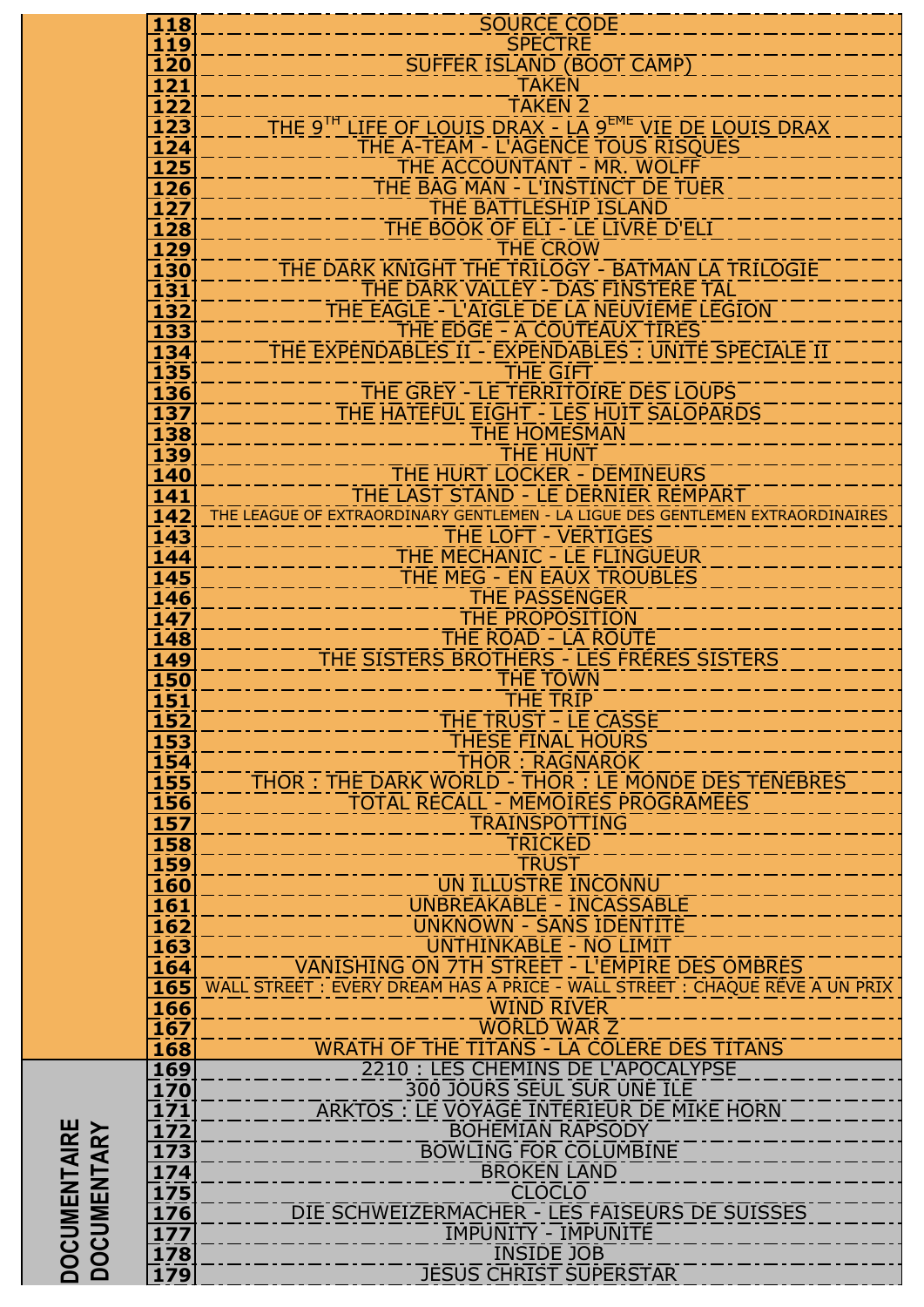|                          | 180<br>181                                           | KOYAANISQATSI : LA PROPHETIE<br>LA GLACE ET LE CIEL                                                           |
|--------------------------|------------------------------------------------------|---------------------------------------------------------------------------------------------------------------|
|                          | 182                                                  | <b>LA HAUTE ROUTE D'HIVER</b>                                                                                 |
|                          | 183<br>184                                           | LA VALLEE DES LOUPS<br>LE SYNDROME DU TITANIC                                                                 |
|                          | <b>185</b>                                           | <b>LES SAISONS</b>                                                                                            |
|                          | $\frac{186}{187}$                                    | <b>MORE THAN HONEY</b><br>NOMAD'S LAND : SUR LES TRACES DE NICOLAS BOUVIER                                    |
|                          | 188                                                  | PINK FLOYD LIVE AT POMPEII                                                                                    |
|                          | 189<br>190                                           | PINK FLOYD THE WALL<br><b>THE DOORS</b>                                                                       |
|                          | 191                                                  | THE FOUNDER - LE FONDATEUR                                                                                    |
|                          | $\overline{1}\overline{9}\overline{2}$<br><u>193</u> | THE PSYCHEDELIC STARS<br><b>A STAR IS BORN</b>                                                                |
|                          | 194                                                  | <b>BODYGUARD</b>                                                                                              |
|                          | <b>195</b><br>196                                    | <b>CHALET GIRL</b><br><b>CITY OF ANGELS - LA CITE DES ANGES</b>                                               |
|                          | 197                                                  | <b>CRAZY HEART</b>                                                                                            |
|                          | <b>198</b><br><u>199</u>                             | FAMĒ<br>FIFTY SHADES OF GREY - CINQUANTE NUANCES DE GREY                                                      |
|                          | 200                                                  | <b>FLASHDANCE</b>                                                                                             |
| STORY<br><b>LOVE</b>     | 201<br>202                                           | <b>FOOTLOSE</b><br><b>GREASE</b>                                                                              |
|                          | 203                                                  | <b>LOST IN TRANSLATION</b>                                                                                    |
|                          | $\overline{204}$                                     | <b>MARCELLO MARCELLO</b>                                                                                      |
|                          | 205<br>206                                           | <b>STAYING ALIVE</b><br><b>THE ARTIST</b>                                                                     |
|                          | 207                                                  | THE THEORY OF EVERYTHING - UNE MERVEILLEUSE HISTOIRE DU TEMPS<br>UP IN THE AIR                                |
|                          | 208<br>209                                           | <b>101 REYKJAVIK</b>                                                                                          |
|                          |                                                      | <b>210 ALICE THROUGH THE LOOKING GLASS - ALICE DE L'AUTRE CÔTÉ DU MIROIR</b>                                  |
|                          |                                                      |                                                                                                               |
|                          | $\overline{211}$                                     | <b>ANGEL-A</b><br><b>ATTACK THE BLOCK</b>                                                                     |
|                          | $\overline{212}$<br>213                              | <b>BEETLEJUICE</b>                                                                                            |
|                          | 214                                                  | <b>BIENVENUE CHEZ LES CH'TIS</b>                                                                              |
|                          | $\overline{215}$<br>216                              | <b>BIG FISH</b><br>CHARLIE AND THE CHOCOLATE FACTORY - CHARLIE ET LA CHOCOLATERIE                             |
|                          | $\overline{217}$                                     | <b>CINEMAN</b>                                                                                                |
|                          | 218<br>219                                           | <b>COCO</b><br><b>COMING TO AMERICA - UN PRINCE A NEW YORK</b>                                                |
|                          | <b>220</b>                                           | DADDY'S HOME - VERY BAD DADS                                                                                  |
|                          | <b>221</b><br>222                                    | <b>DARK SHADOWS</b><br><b>DEMOLITION</b>                                                                      |
|                          | 223                                                  | <b>DISCO</b>                                                                                                  |
|                          | $\overline{\bf 2\overline{24}}$<br>225               | <b>DOWNSIZING</b><br><b>DUMB &amp; DUMBER</b>                                                                 |
|                          | $\overline{{}^{226}}$                                | DUMB & DUMBERER : WHEN HARRY MET LLOYD                                                                        |
| <b>COMÉDIE</b><br>COMEDY | $\overline{{\bf 227}}$<br>$\overline{228}$           | ENCANTO : LA FANTASTIQUE FAMILLE MADRIGAL<br><b>ENSEMBLE, C'EST TOUT</b>                                      |
|                          | <b>229</b>                                           | <b>FROZEN - LA REINES DES NEIGES</b>                                                                          |
|                          | 230<br>$\overline{{}231}$                            | ICE AGE 4 : CONTINENTAL DRIFT - L'AGE DE GLACE 4 : LA DÉRIVE DES CONTINENTS<br><b>TNSIDE OUT - VICE-VERSA</b> |
|                          | 232                                                  | <b>INTOUCHABLES</b>                                                                                           |
|                          | 233<br>234                                           | <b>JEUX D'ENFANTS</b><br>LA VITA È BELLA - LA VIE EST BELLE                                                   |
|                          | 235                                                  | <b>LE CONCERT</b>                                                                                             |
|                          | 236<br>237                                           | <u>LE FABULEUX DESTIN D'AMÉLIE POULAIN</u><br><b>LE HUITIÈME JOUR</b>                                         |
|                          | 238                                                  | LIAR LIAR - MENTEUR MENTEUR                                                                                   |
|                          | 239<br><b>240</b>                                    | MONSTERS, INC. - MONSTRES ET CTE<br>NO PAIN NO GAIN                                                           |
|                          | 241                                                  | O'BROTHER                                                                                                     |
|                          |                                                      |                                                                                                               |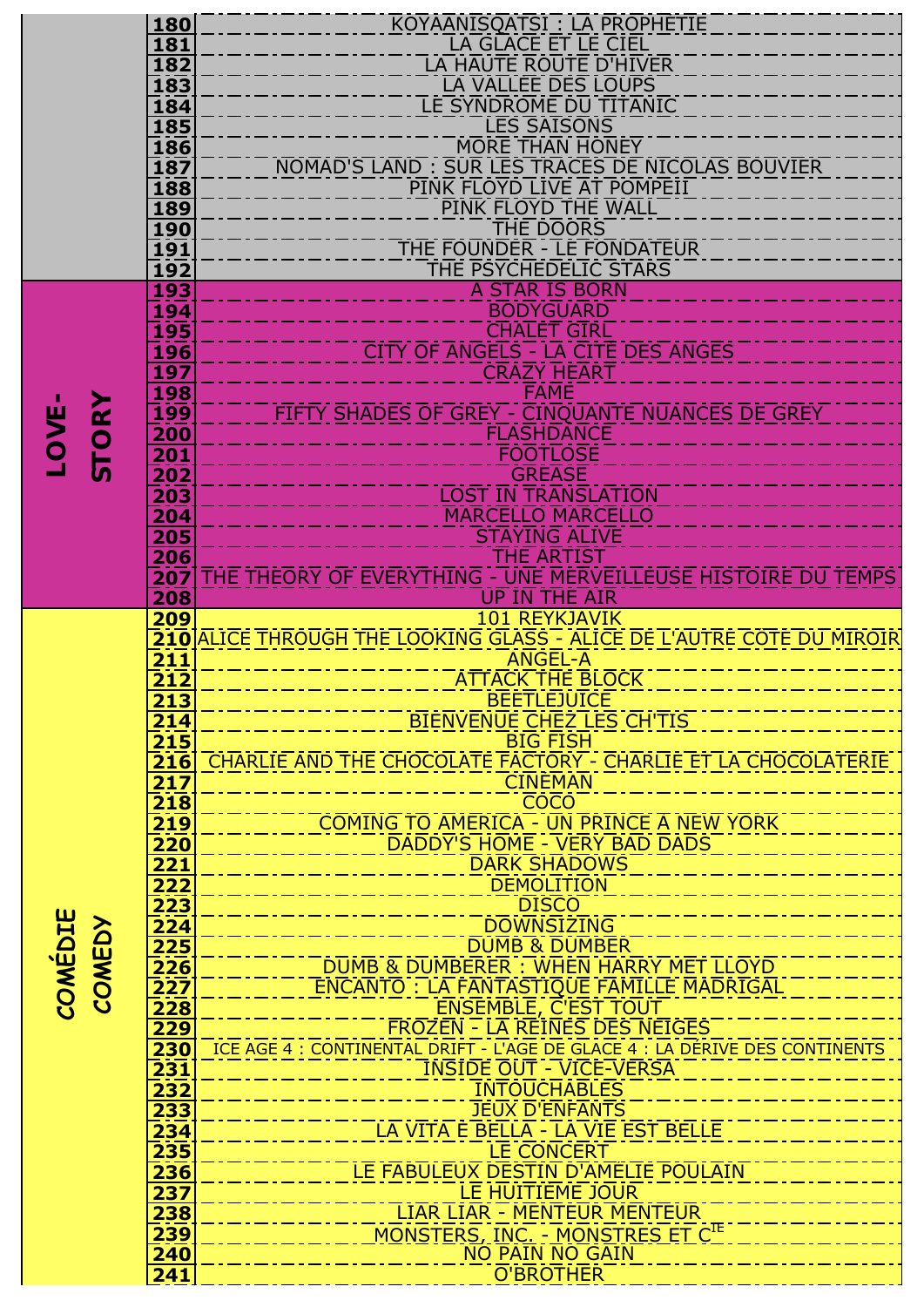|             | 242                                  | <b>PARASITE</b>                                                             |
|-------------|--------------------------------------|-----------------------------------------------------------------------------|
|             | 243                                  | <b>PODIUM</b>                                                               |
|             | $\overline{244}$                     | <b>POP REDEMPTION</b>                                                       |
|             | 245                                  | <b>RANGO</b>                                                                |
|             | 246                                  | <b>RIEN A DECLARER</b>                                                      |
|             | $\overline{247}$                     | RRRrrrr!!!                                                                  |
|             | 248                                  | <b>TANGUY</b>                                                               |
|             | 249                                  | <b>TANGUY LE RETOUR</b>                                                     |
|             | $\overline{250}$                     | <u>THE 40 YEAR-OLD VIRGIN - 40 ANS, TOUJOURS PUCEAU</u>                     |
|             | 251                                  | THE GRAND BUDAPEST HOTEL                                                    |
|             | 252                                  | THE HANGOVER I - VERY BAD TRIP I                                            |
|             | 253                                  | THE HANGOVER II - VERY BAD TRIP II                                          |
|             | 254                                  | <b>THE STATION AGENT</b>                                                    |
|             | $\overline{255}$                     | <b>THE TERMINAL - LE TERMINAL</b>                                           |
|             | 256                                  | <b>THE TRUMAN SHOW</b>                                                      |
|             | 257                                  | <b>UNDERGROUND</b>                                                          |
|             | 258                                  | WHY HIM ? - POURQUOI LUI ? (THE BOYFRIEND)                                  |
|             | 259                                  | <b>WONDER</b>                                                               |
|             | $\overline{260}$                     | A PERFECT WORLD - UN MONDE PARFAIT                                          |
|             | 261                                  | <b>AMADEUS</b>                                                              |
|             | 262                                  | <b>BLACK SWAN</b>                                                           |
|             | 263                                  | C'EST ARRIVE PRES DE CHEZ VOUS                                              |
|             | 264                                  | <b>COPLAND</b>                                                              |
|             | 265                                  | <b>DALIDA</b>                                                               |
|             | 266                                  | DANCES WITH WOLVES - DANSE AVEC LES LOUPS                                   |
|             | $\overline{267}$                     | <b>EASY RIDER</b>                                                           |
|             | $\overline{268}$                     | <b>EVERYBODY KNOWS</b><br><b>GRACE A DIEU</b>                               |
|             | 269                                  | <b>GRAN TORINO</b>                                                          |
|             | $\overline{270}$<br>$\overline{271}$ | <b>GREEN BOOK</b>                                                           |
|             | 272                                  | HARVEY MILK                                                                 |
|             | 273                                  | HELL IN THE PACIFIC - DUEL DANS LE PACIFIQUE                                |
| Μ<br>Σ<br>≦ | $\overline{274}$                     | <b>HOLY MOTORS</b>                                                          |
|             | 275                                  | <b>JOKER</b>                                                                |
|             | 276                                  | <b>JOE</b>                                                                  |
| DR<br>DR    | $\overline{277}$                     | LA PIEL QUE HABITO                                                          |
|             | $\overline{278}$                     | L'ENFANT D'EN HAUT                                                          |
|             | $\overline{279}$                     | <b>MANOS SUCIAS</b>                                                         |
|             | $\overline{280}$                     | <b>MOONLIGHT</b>                                                            |
|             | 281                                  | ON WINGS OF EAGLES - LES AILES DE LA VICTOIRE                               |
|             | $\overline{282}$                     | ONE FLEW OVER THE CUCKOO'S NEST - VOL AU-DESSUS D'UN NID DE COUCOU          |
|             | $\overline{283}$                     | <b>RAMPART</b>                                                              |
|             | 284                                  | SEVEN POUNDS - SEPT VIES                                                    |
|             | 285                                  | THE BOY IN THE STRIPED PYJAMAS - LE GARCON AU PYJAMA RAYE                   |
|             | 286                                  | THE BRAVE                                                                   |
|             | $\overline{287}$                     | THE CURIOUS CASE OF BENJAMIN BUTTON - L'ÉTRANGE HISTOIRE DE BENJAMIN BUTTON |
|             | $\overline{288}$                     | <b>ANGELICA - THE DAUGHTER</b>                                              |
|             | 289                                  | THE PURSUIT OF HAPPYNESS                                                    |
|             | $\overline{290}$                     | THE READER - LE LISEUR<br>WHIPLASH                                          |
|             | $\overline{291}$<br>292              | <b>WINTER'S BONE</b>                                                        |
|             | 293                                  | 2012                                                                        |
|             | 294                                  | $\overline{2067}$                                                           |
|             | 295                                  | <b>2033 FUTURE APOCALYPSE</b>                                               |
|             | 296                                  | 2047-THE FINAL WAR                                                          |
|             | 297                                  | 451 FAHRENHEIT                                                              |
|             | 298                                  | <b>AD ASTRA</b>                                                             |
|             | 299                                  | <b>AFTER EARTH</b>                                                          |
|             | 300                                  | ALIEN : COVENANT                                                            |
|             | 301                                  | <b>ANDRON</b>                                                               |
|             | 302                                  | <b>AQUAMAN</b>                                                              |
|             | 303                                  | <b>AVATAR</b>                                                               |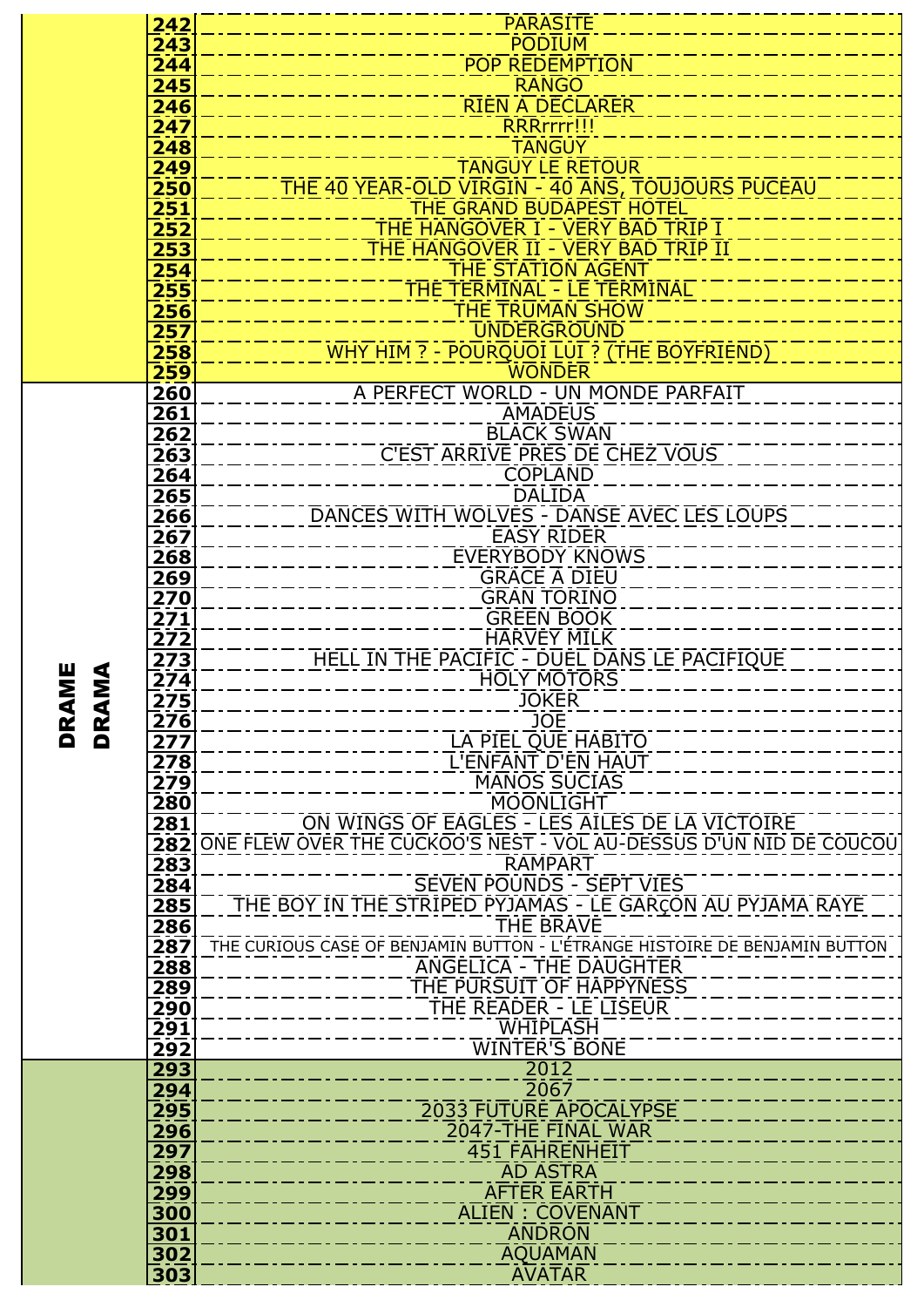SCIENCE-<br>FICTION SCIENCES SURFIERINGS EN L'ANNONCERT EN L'ANNONCERT EN L'ANNONCERT EN L'ANNONCERT EN L'ANNONCERT EN L'ANNONCERT **NOILUI EN CONTRA DE CONTRA DE CONTRA DE CONTRA DE CONTRA DE CONTRA DE CONTRA DE CONTRA DE CONTRA DE CONTRA DE** 

| 304              | <b>BABYLON A.D.</b>                                                     |
|------------------|-------------------------------------------------------------------------|
| 305              | BACK TO THE FUTURE PART II - RETOUR VERS LE FUTUR PARTIE II             |
| 306              | <b>BLADE RUNNER 2049</b>                                                |
| 307              | <b>CARGO</b>                                                            |
| 308              | <b>CHAPPIE</b>                                                          |
| 309              | <b>CUBE THE TRILOGY - CUBE LA TRILOGIE</b>                              |
| 310              | DANTE 01                                                                |
| $\overline{311}$ | DAWN OF THE PLANET OF THE APES - LA PLANETE DES SINGES : L'AFFRONTEMENT |
| 312              | <b>DAYBREAKERS</b>                                                      |
| 313              | <b>DIVERGENT - DIVERGENTE</b>                                           |
| 314              | <b>EDEN LOG</b>                                                         |
| 315              | EDGE OF TOMORROW - VIVRE. MOURIR. RECOMMENCER.                          |
| 316              | EDWARD SCISSORHANDS - EDWARD AUX MAINS D'ARGENT                         |
| $\overline{317}$ | <b>ELYSIUM</b>                                                          |
| 318              | <b>EUROPA REPORT</b>                                                    |
| 319              | <b>EXPLORER</b>                                                         |
| <b>320</b>       | <b>EXTINCTION</b>                                                       |
| 321              | <b>GATTACA - BIENVENUE A GATTACA</b>                                    |
| 322              | <b>GEOSTORM</b>                                                         |
| $\overline{323}$ | GODZILLA: KING OF THE MONSTERS - GODZILLA: ROI DES MONSTRES             |
| <u>324</u>       | <b>GRAVITY</b>                                                          |
| $\overline{325}$ | <b>HIGH LIFE</b>                                                        |
| 326              | <b>INCEPTION</b>                                                        |
| $\overline{327}$ | <b>INDEPENDENCE DAY: RESURGENCE</b>                                     |
| <b>328</b>       | <b>INFINI</b>                                                           |
| 329              | <b>INTERSTELLAR</b>                                                     |
| 330              | <b>JURASSIC WORLD</b>                                                   |
| <u>331</u>       | <b>KONG : SKULL ISLAND</b>                                              |
| 332              | <b>LIFE</b>                                                             |
| 333              | <b>LOOPER</b>                                                           |
| 334              | <b>MAN OF STEEL</b>                                                     |
| 335              | <b>MARVEL'S AVENGERS</b>                                                |
| 336              | MATRIX - MATRIX RELOADED - MATRIX REVOLUTIONS                           |
| $\overline{337}$ | <b>MAZE RUNNER - LE LABYRINTHE</b>                                      |
| 338              | MAZE RUNNER: THE SCORCH TRIALS - LE LABYRINTHE: LA TERRE BRULÉE         |
| 339              | MEN IN BLACK THE TRILOGY - MIB LA TRILOGIE                              |
| 340              | <b>MINORITY REPORT</b>                                                  |
| 341              | <b>MONSTERS</b>                                                         |
| 342              | MONSTERS OF MAN                                                         |
| 343              | <b>MOON</b>                                                             |
| 344              | <b>MORGAN - MORGANE</b>                                                 |
| 345              | <b>MORTAL ENGINES</b>                                                   |
| 346              | NOE - NOAH                                                              |
| 347              | <b>NOTHING</b>                                                          |
| $\frac{1}{348}$  | <b>OBLIVION</b>                                                         |
| 349              | OUTLANDER - LE DERNIER VIKING                                           |
| 350              | <b>PACIFIC RIM</b>                                                      |
| 351              | <b>PREDESTINATION</b>                                                   |
| $352$            |                                                                         |
|                  | ROGUE ONE : A STAR WARS STORY                                           |
| 353              | <b>SEVEN SISTERS</b>                                                    |
| 354              | <b>SLEEPY HOLLOW</b>                                                    |
| 355              | SNOWPIERCER - LE TRANSPORTEUR                                           |
| <b>356</b>       | <b>SOLARIS</b>                                                          |
| 357              | <b>SOLIS - SEUL FACE AU SOLEIL</b>                                      |
| 358              | SOLO : A STAR WARS STORY                                                |
| 359              | <b>SPACE BATTLESHIP YAMATO</b>                                          |
| 360              | <b>STAR TREK</b>                                                        |
| 361              | <b>STAR TREK INTO DARKNESS</b>                                          |
| 362              | <b>SUNSHINE</b>                                                         |
| 363              | <b>SURROGATES - CLONES</b>                                              |
| 364<br>365       | <b>SYNCHRONICITY</b><br><b>TENET</b>                                    |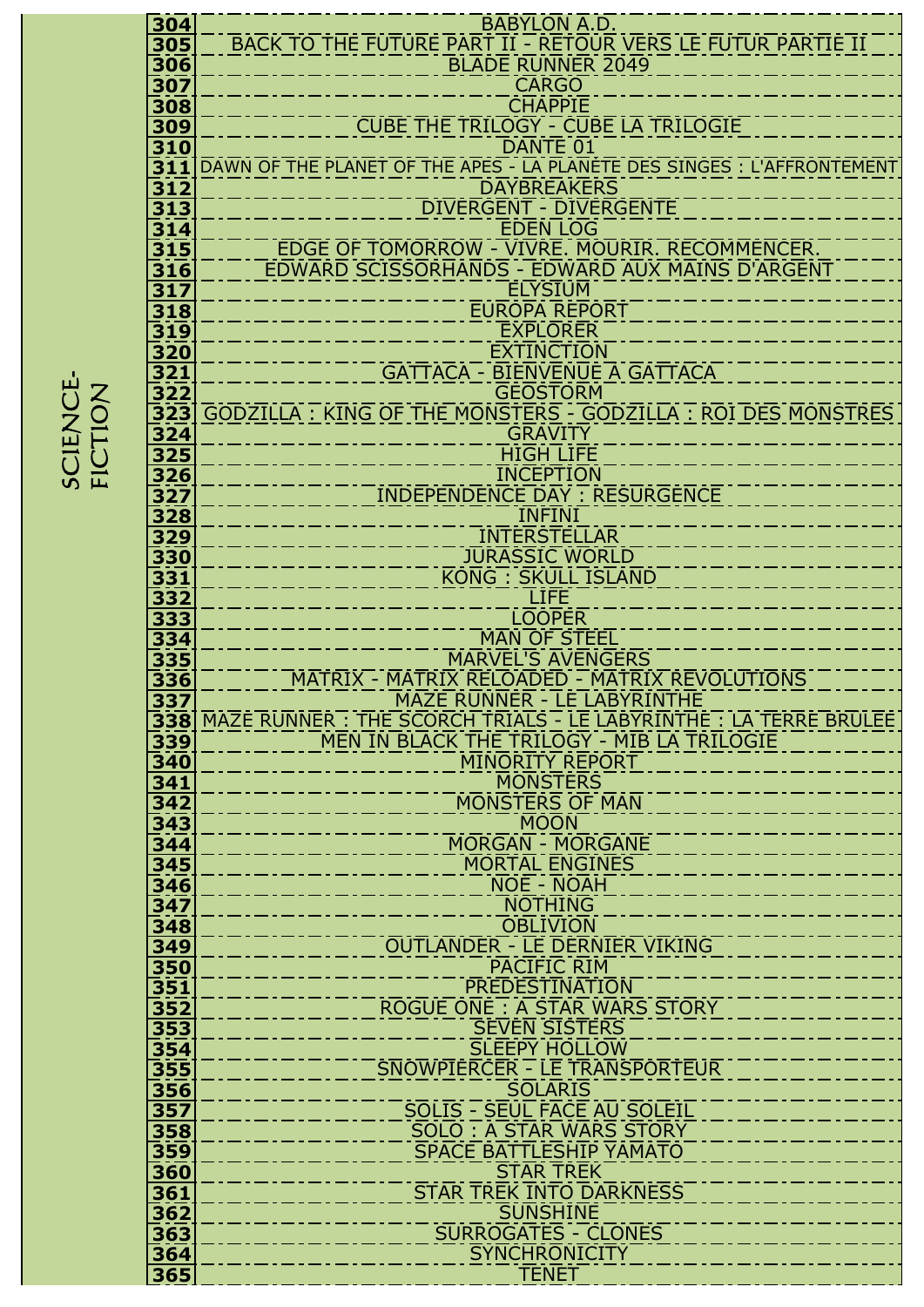| AVENTURE | ADVENTURE |
|----------|-----------|
|          |           |

SCIENCE-EXPLORATION

FICTION

والمعاد - - - المعامل

- - -- -- - -- - ----

| 366              | <b>TERMINATOR GENISYS</b>                                                                                         |
|------------------|-------------------------------------------------------------------------------------------------------------------|
| 367              | <b>TERMINATOR SALVATION - TERMINATOR RENAISSANCE</b>                                                              |
| 368              | THE 5TH WAVE - LA 5EME VAGUE                                                                                      |
| 369<br>370       | THE ANDROMEDA STRAIN - MENACE ANDROMEDE<br>THE DARK TOWER - LA TOUR SOMBRE                                        |
| 371              | THE DAY AFTER TOMORROW - LE JOUR D'APRÈS                                                                          |
| $\overline{372}$ | THE DAY THE EARTH STOOD STILL - LE JOUR OU LA TERRE S'ARRETA                                                      |
| 373              | THE END - FIN                                                                                                     |
| $374$            | <b>THE ENDLESS</b>                                                                                                |
| 375              | THE GREAT WALL - LA GRANDE MURAILLE                                                                               |
|                  | 376 THE HOBBIT: AN UNEXPECTED JOURNEY - LE HOBBIT: UN VOYAGE INATTENDU                                            |
| $\overline{377}$ | THE HOBBIT : THE BATTLE OF THE FIVE ARMIES - LE HOBBIT : LA BATAILLE DES CINQ ARMÉES                              |
| $\overline{378}$ | THE HOBBIT : THE DESOLATION OF SMAUG - LE HOBBIT : LA DESOLATION DE SMAUG                                         |
| 379              | THE HOST - LES AMES VAGABONDES<br><b>THE ISLAND</b>                                                               |
| 380<br>381       | THE LAST DAYS ON MARS                                                                                             |
| 382              | THE LORD OF THE RINGS : THE TWO TOWERS - LE SEIGNEUR DES ANNEAUX : LES DEUX TOURS                                 |
| 383              | THE MARTIAN - SEUL SUR MARS                                                                                       |
| 384              | THE TIME MACHINE - LA MACHINE A EXPLORER LE TEMPS                                                                 |
| 385              | <b>TIME LAPSE</b>                                                                                                 |
| 386              | TIMELINE - PRISONNIERS DU TEMPS                                                                                   |
| 387              | <b>UPGRADE</b>                                                                                                    |
| 388              | <b>YOUNG ONES</b>                                                                                                 |
| 389              | A WALK IN THE WOODS - RANDONNEURS AMATEURS                                                                        |
| 390<br>391       | <b>ABSURDISTAN</b><br>AO LE DERNIER NEANDERTAL                                                                    |
| 392              | <b>ARIZONA DREAM</b>                                                                                              |
| 393              | <b>AUSTRALIA</b>                                                                                                  |
| <u>394</u>       | BEOWULF - BEOWULF, LA LEGENDE VIKING                                                                              |
| 395              | <b>BLACKTHORN</b>                                                                                                 |
| 396              | <b>CAST AWAY - SEUL AU MONDE</b>                                                                                  |
| 397              | DAGMAR, L'AME DES VIKINGS                                                                                         |
| 398              | DANCES WITH WOLVES - DANSE AVEC LES LOUPS                                                                         |
| <u>399</u>       | DANS LES FORÊTS DE SIBÉRIE                                                                                        |
| 400<br>401       | <b>DELIVERANCE - DÉLIVRANCE</b><br>DESTINATION HIMALAYA - LE PAYS D'OU VIENT LE VENT                              |
| 402              | FAR AND AWAY - HORIZONS LOINTAINS                                                                                 |
| 403              | <b>FOREST GUMP</b>                                                                                                |
| 404              | <b>FORT APACHE</b>                                                                                                |
| <b>405</b>       | <b>HEIDI</b>                                                                                                      |
| 406              | <b>HIMALAYA (L'ENFANCE D'UN CHEF)</b>                                                                             |
| 407              | <b>INTO THE WILD</b>                                                                                              |
| 408              | <b>JANIKSEN VUOST - LE LIEVRE DE VATANEN</b>                                                                      |
| 409              | LIFE OF PI - L'ODYSEE DE PI                                                                                       |
| 410<br>411       | <b>LION</b><br>L'OURS                                                                                             |
| $\overline{412}$ | <b>NORD</b>                                                                                                       |
| 413              | . <u>.</u> .<br>NORTHMEN - A VIKING SAGA                                                                          |
| 414              | POUR UN INSTANT LA LIBERTÉ                                                                                        |
|                  | 415 PRINCE OF PERSIA : THE SANDS OF TIME - PRINCE OF PERSIA : LES SABLES DU TEMPS                                 |
| $\overline{416}$ | QUELQUES DOLLARS POUR DJANGO                                                                                      |
| 417              | <b>SAMSARA</b>                                                                                                    |
| 418              | <b>SLUMDOG MILLIONAIRE</b>                                                                                        |
| 419              | SORCERER - LE CONVOI DE LA PEUR                                                                                   |
| 421              | 420 SPRING, SUMMER, FALL, WINTER AND SPRING - PRINTEMPS, ETE, AUTOMNE, HIVER<br>TAMBIEN LA LLUVIA - MÉME LA PLUIE |
| 422              | THE BIG BLUE - LE GRAND BLEU                                                                                      |
| $\overline{423}$ | THE GOONIES - LES GOONIES                                                                                         |
| $\overline{424}$ | <b>THE LAST EMPEROR - LE DERNIER EMPEREUR</b>                                                                     |
| 425              | THE LAST KING (BIRKEBEINERNE)                                                                                     |
| $\overline{426}$ | THE LION KING - LE ROT LION                                                                                       |
| 427              | THE LOST CITY OF Z                                                                                                |

- - -

\_\_\_\_\_\_\_\_

---- - - - 7

---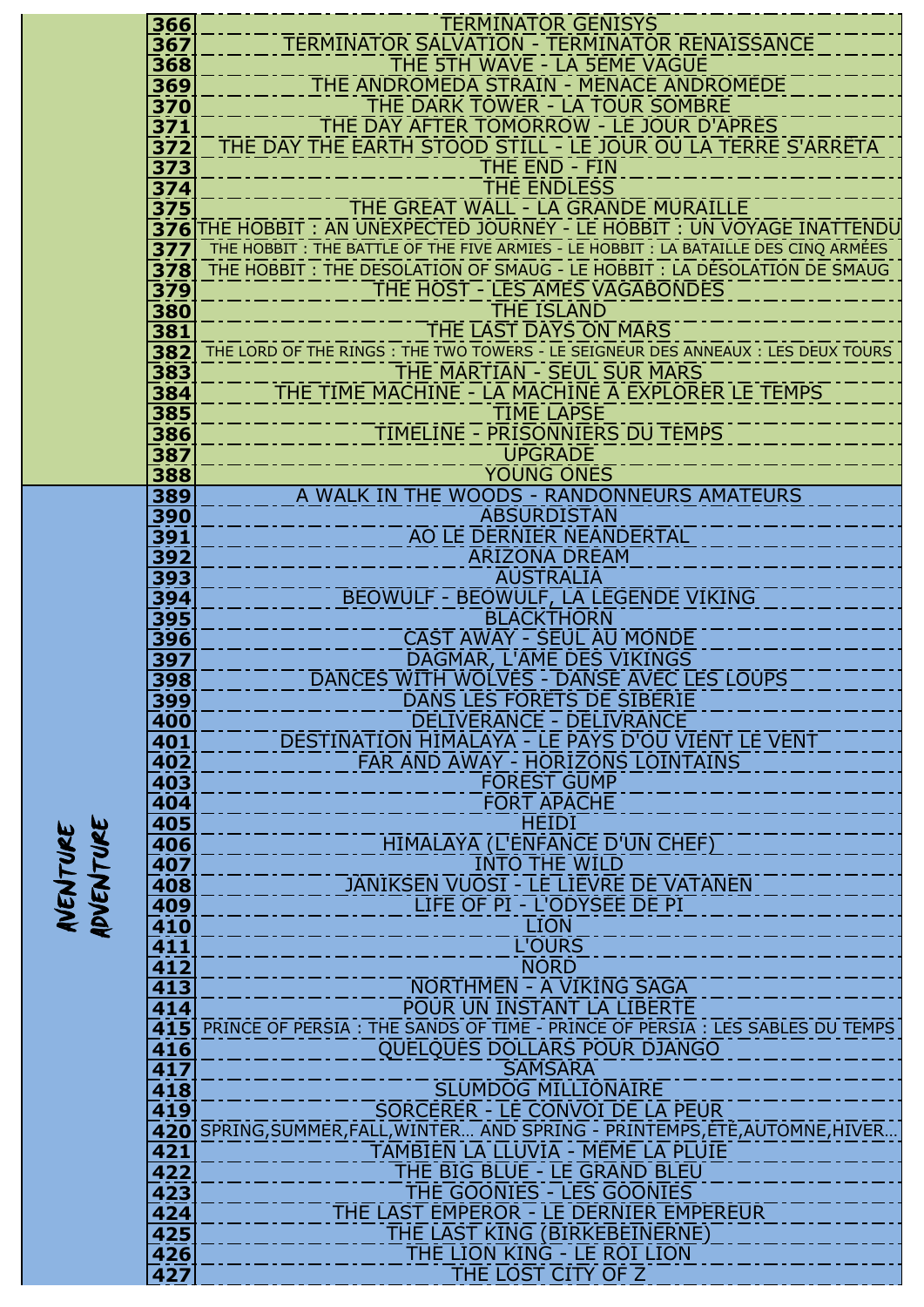| 428        | <b>THE REVENANT</b>                                                                                               |
|------------|-------------------------------------------------------------------------------------------------------------------|
| 429        | <b>THE SALVATION</b>                                                                                              |
| 430<br>431 | THE SCORPION KING: BOOK OF SOULS - LE ROI SCORPION: LE LIVRE DES ÂMES<br>THE WAY BACK - LES CHEMINS DE LA LIBERTE |
| 432        | <b>TRUE GRIT</b>                                                                                                  |
| 433        | <b>VERTICAL LIMIT</b>                                                                                             |
| 434        | <b>WILLOW</b>                                                                                                     |
| 435        | <b>WOLF - LOUP</b>                                                                                                |
| 436        | 11:11                                                                                                             |
| 437<br>438 | A SERBIAN FILM<br><b>ALONE IN THE DARK</b>                                                                        |
| 439        | <b>ATROCIOUS</b>                                                                                                  |
| 440        | <b>BLOOD SNOW</b>                                                                                                 |
| 441        | COLD PREY THE TRILOGY - COLD PREY LA TRILOGIE                                                                     |
| 442        | <b>DARK MIRROR</b>                                                                                                |
| 443        | <b>DEAD MINE</b>                                                                                                  |
| 444<br>445 | <b>DOCTOR SLEEP</b><br><b>FOLLOW ME</b>                                                                           |
| 446        | HEREDITARY - HEREDITE                                                                                             |
| 447        | <b>HOSTEL II</b>                                                                                                  |
| 448        | $IT - CA$                                                                                                         |
| 449        | <b>IT FOLLOWS</b>                                                                                                 |
| 450        | LAND OF THE DEAD - LE TERRITOIRE DES MORTS                                                                        |
| 451<br>452 | <b>MIDNIGHT MEAT TRAIN</b><br><b>MIRRORS</b>                                                                      |
| 453        | <b>MIRRORS II</b>                                                                                                 |
| 454        | MY BLOODY VALENTINE - MEURTRES A LA ST-VALENTIN                                                                   |
| 455        | NO DORMIRAS                                                                                                       |
| 456        | <b>OUT OF THE DARK</b>                                                                                            |
| 457        | <b>PLAY OR DIE</b><br><u>sin sin sin sin sin sin s</u><br><b>RELIC</b>                                            |
| 458<br>459 | <b>SAW I</b>                                                                                                      |
| 460        | SAW II                                                                                                            |
| 461        | <b>SAW III</b>                                                                                                    |
| 462        | <b>SAW IV</b>                                                                                                     |
| 463        | <b>SAW V</b>                                                                                                      |
| 464<br>465 | <b>SAW VI</b><br><b>SAW VII</b>                                                                                   |
| 466        | <b>SAW VIII</b>                                                                                                   |
| 467        | <b>SEA FEVER</b>                                                                                                  |
| 468        | <b>SECTOR 7</b>                                                                                                   |
| 469        | <b>SHINING</b>                                                                                                    |
| 470        | <b>SIMON SAYS - EVIL TWINS</b>                                                                                    |
| 471<br>472 | <b>SWEET HOME</b><br>THE BAY                                                                                      |
| 473        | THE CABIN IN THE WOODS - LA CABANE DANS LES BOIS                                                                  |
| 474        | THE CAVE - LA CRYPTE                                                                                              |
| 475        | THE CURSE OF LA LLORONA - LA MALÉDICTION DE LA DAME BLANCHE                                                       |
| 476        | <b>THE DARKNESS</b>                                                                                               |
| 477<br>478 | THE DESCENT I<br><b>THE DESCENT II</b>                                                                            |
| 479        | THE EXORCIST - L'EXORCISTE                                                                                        |
| 480        | <b>THE EYE</b>                                                                                                    |
| 481        | <b>THE FOREST</b>                                                                                                 |
| 482        | THE JACK IN THE BOX                                                                                               |
| 483        | <b>THE LAZARUS EFFECT</b><br>THE NUN - LA NONNE                                                                   |
| 484<br>485 | <b>THE REMAINING</b>                                                                                              |
| 486        | <b>THE REZORT</b>                                                                                                 |
| 487        | THE RITE - LE RITE                                                                                                |
| 488        | THE RUINS - LES RUINES                                                                                            |
| 489        | THE TEXAS CHAINSAW MASSACRE - MASSACRE A LA TRONCONNEUSE                                                          |

HORREUR<br>HORROR HORREUR HORROR